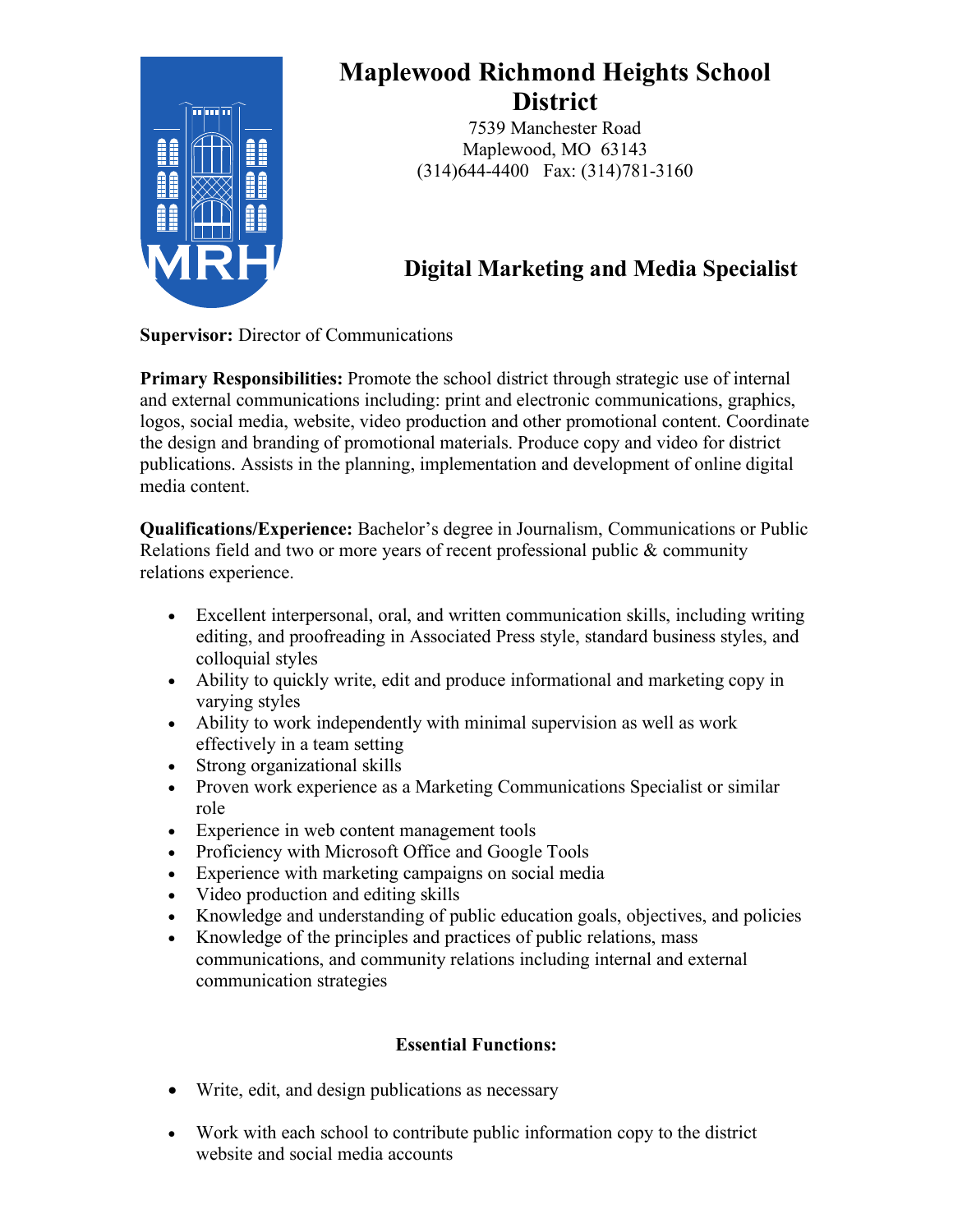- Seeks out and facilitates the promotion and publicity of district and school events and news stories.
- Work with district staff from multiple sites and departments to ensure accuracy of web content
- Ensure appropriate staff members are trained on website and social media maintenance
- Produce high quality content for a variety of internal and external audiences across a range of digital platforms
- Ensure media presence is engaging and up to date
- Coordinate media relations as directed
- Produce written and video content for website and district publications
- Monitor and engage with social media platforms to share district information
- Maintain confidentiality according to school policies
- Maintain district website
- Assist with the calendar and event scheduling
- Plan and maintain visual displays throughout the district
- Draft and propose communication campaigns, develop design ideas, and make recommendations
- Assists in the creation and implementation of communications and community engagement plans
- Schedule and develop filming scripts and production timelines
- Evaluate the success of media campaigns
- Serves as primary contact for the Communications Department for general inquiries from staff and public
- Assists in coordinating and responding to information requests, commendations, and complaints.
- Other duties as assigned by the Director of Communications

**Terms of Employment**: Full Time 12-month position with pay and benefits set by the Board of Education

Any qualified person who would like to be considered as a candidate for this position should apply online at: https://mrhsd.tedk12.com/hire/index.aspx

### **"Notice of Non-Discrimination"**

The Maplewood Richmond Heights School District is committed to maintaining an educational and workplace environment that is free from discrimination, harassment, and retaliation in admission or access to, or treatment or employment in, its programs, services, activities and facilities. The District is committed to providing equal opportunity in all areas of education, recruiting, hiring, retention, promotion and contracted service. In its programs and activities, the District does not discriminate on the basis of race, color, national origin, ancestry, religion, sex, disability, age, genetic information, or any other characteristic protected by law and as required as required by Titles VI and VII of the Civil Rights Act of 1964, Title IX of the Education Amendments of 1972, Section 504 of the Rehabilitation Act of 1973, the Age Discrimination Act of 1975 and Title II of the Americans with Disabilities Act of 1990. In addition, the District provides equal access to the Boy Scouts of America and other designated youth groups. Further, no person shall be excluded from participation in, be denied the benefits of, or otherwise be subject to discrimination based on the above listed characteristics under a school nutrition program for which the District receives federal financial assistance from the U.S. Department of Agriculture (USDA Food and Nutrition Service). The following person is